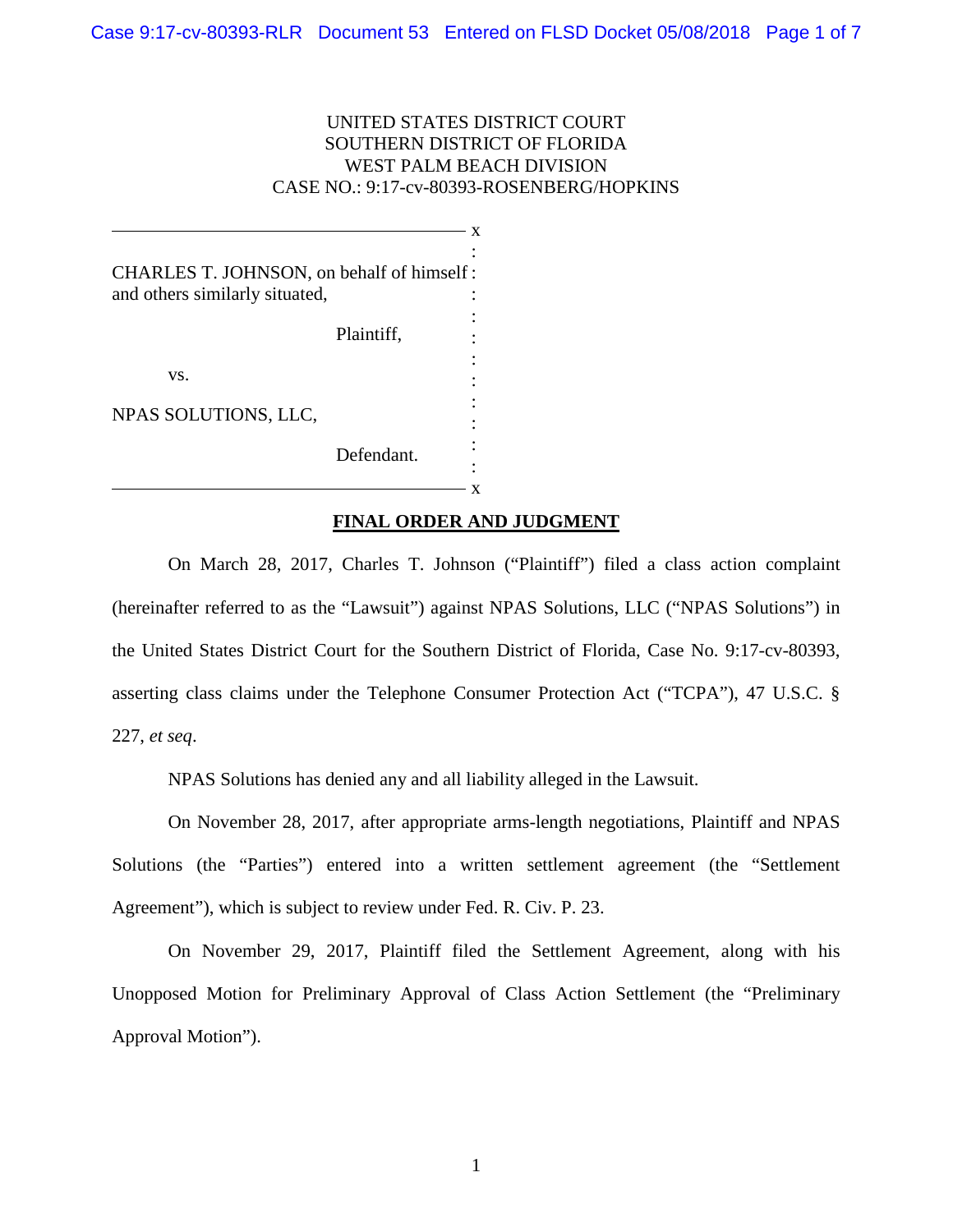In compliance with the Class Action Fairness Act of 2005, 28 U.S.C. §§ 1332(D), 1453, and 1711-1715, NPAS Solutions caused written notice of the proposed class settlement as directed.

On December 4, 2017, upon consideration of Plaintiff's Preliminary Approval Motion and the record, the Court entered an Order of Preliminary Approval of Class Action Settlement (the "Preliminary Approval Order"). Pursuant to the Preliminary Approval Order, the Court, among other things, (i) preliminarily certified (for settlement purposes only) a class of plaintiffs (the "Class Members") with respect to the claims asserted in the Lawsuit; (ii) preliminarily approved the proposed settlement; (iii) appointed Charles T. Johnson as the Class Representative; (iv) appointed Greenwald Davidson Radbil PLLC as Class Counsel; and (v) set the date and time of the Settlement Approval Hearing.

On April 6, 2018, Plaintiff filed his Unopposed Motion for Final Approval of Class Action Settlement (the "Final Approval Motion").

On May 7, 2018, this Court held a Final Approval Hearing pursuant to Fed. R. Civ. P. 23 to determine whether the Settlement Class satisfies the applicable prerequisites for class action treatment and whether the proposed settlement is fundamentally fair, reasonable, adequate, and in the best interest of the Class Members and should be approved by the Court.

Plaintiff now requests final certification of the settlement class under Fed. R. Civ. P. 23 (b)(3) and final approval of the proposed class action settlement.

The Court has read and considered the Settlement Agreement, Motion for Final Approval, and record. All capitalized terms used herein have the meanings defined herein and in the Agreement.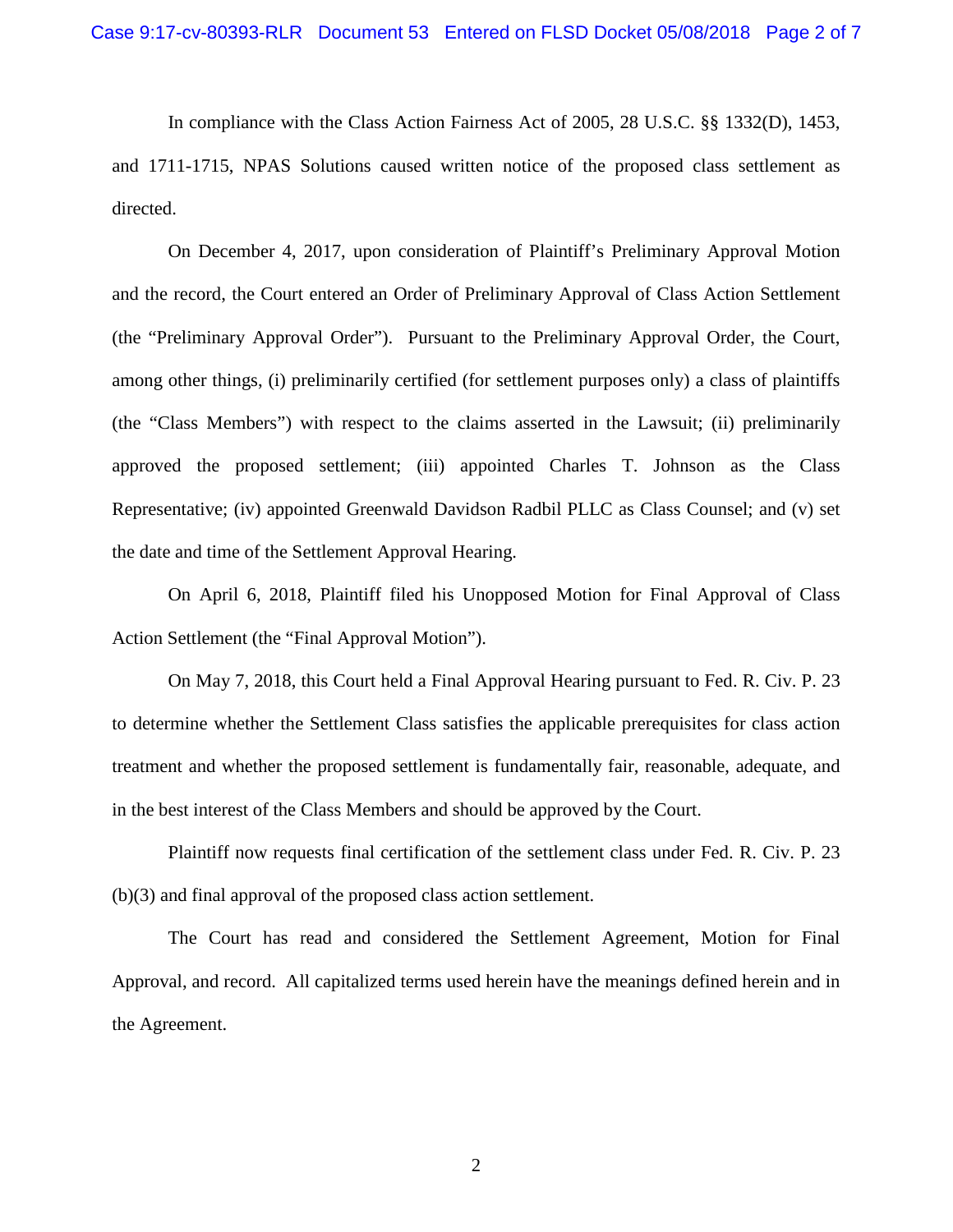## NOW, THEREFORE, IT IS HEREBY ORDERED:

The Court has jurisdiction over the subject matter of the Lawsuit and over all settling parties hereto.

Pursuant to Fed. R. Civ. P. 23(b)(3), the Lawsuit is hereby certified, for settlement purposes only, as a class action on behalf of the following Class Members with respect to the claims asserted in the Lawsuit:

All persons in the United States who (a) received calls from NPAS Solutions, LLC between March 28, 2013 and [preliminary approval] that (b) were directed to a phone number assigned to a cellular telephone service, (c) for which NPAS Solutions' records contain a "WN" designation, and (d) were placed using an automatic telephone dialing system.

NPAS Solutions LLC has identified 179,642 unique cellular telephone numbers that fall within the class definition.

Pursuant to Fed. R. Civ. P. 23, the Court certifies Plaintiff Charles T. Johnson as the

Class Representative and Michael L. Greenwald, James L. Davidson, and Aaron D. Radbil of

Greenwald Davidson Radbil PLLC as Class Counsel.

Pursuant to the Court's Preliminary Approval Order, the approved class action notices were mailed. The form and method for notifying the Class Members of the settlement and its terms and conditions was in conformity with this Court's Preliminary Approval Order and satisfied the requirements of Fed. R. Civ. P.  $23(c)(2)(B)$  and due process, and constituted the best notice practicable under the circumstances. The Court finds that the notice was clearly designed to advise Class Members of their rights.

The Court finds that the Settlement Class satisfies the applicable prerequisites for class action treatment under Fed. R. Civ. P. 23, namely:

A. The Class Members are so numerous that joinder of all of them in the Lawsuit is impracticable;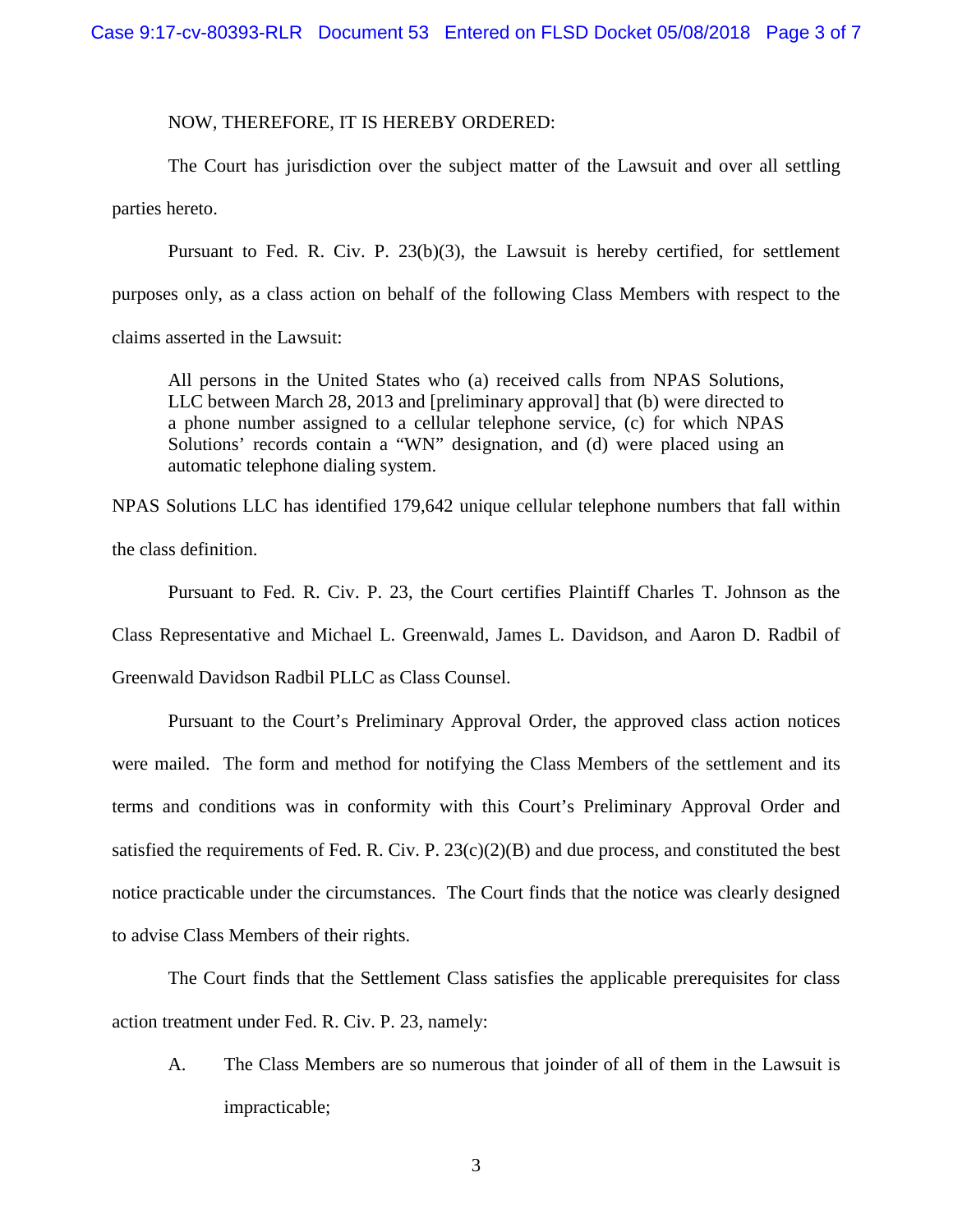- B. There are questions of law and fact common to the Class Members, which predominate over any individual questions;
- C. Plaintiff's claims are typical of the claims of the Class Members;
- D. Plaintiff and Class Counsel have fairly and adequately represented and protected the interests of all Class Members; and
- E. Class treatment of these claims will be efficient and manageable, thereby achieving an appreciable measure of judicial economy, and a class action is superior to other available methods for a fair and efficient adjudication of this controversy.

The Court finds that the settlement of this action, on the terms and conditions set forth in the Settlement Agreement, is in all respects fundamentally fair, reasonable, adequate, and in the best interest of the class members, when considering, in their totality, the following factors: (1) the absence of any fraud or collusion behind the settlement; (2) the complexity, expense, and likely duration of the litigation; (3) the stage of the proceedings and the amount of discovery completed; (4) the probability of the Plaintiff's success on the merits; (5) the range of possible recovery; and (6) the opinions of the class counsel, class representatives, and the substance and amount of opposition to the settlement. *See Leverso v. SouthTrust Bank of AL., N.A.*, 18 F.3d 1527, 1530 (11th Cir. 1994).

The Settlement Agreement, which is deemed incorporated herein, is finally approved and must be consummated in accordance with the terms and provisions thereof, except as amended by any order issued by this Court. The material terms of the Settlement Agreement include, but are not limited to, the following: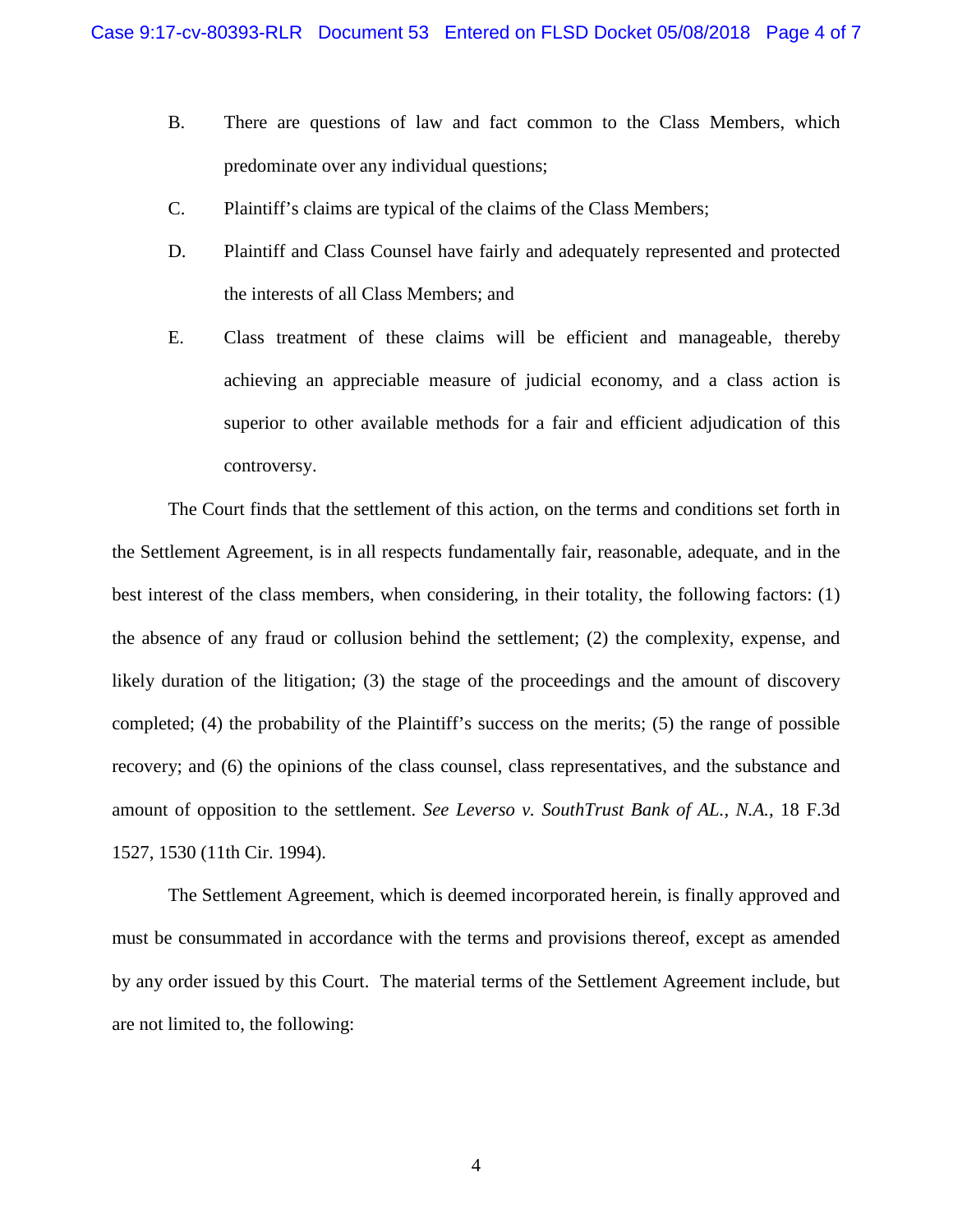A. Settlement Fund – Defendant will establish a \$1,432,000.00 Settlement Fund (the "Settlement Fund").

B. Deductions - The following are to be deducted from the Settlement Fund before any other distributions are made:

a. The costs and expenses for the administration of the settlement and class notice, including expenses necessary to identify class members;

b. Plaintiff's attorneys' fees, in the amount of 30 percent of the Settlement Fund, and the reimbursement of Class Counsel's litigation costs and expenses, in the amount of \$3,475.52; and

c. The Incentive Payment to Plaintiff. Charles T. Johnson will receive \$6,000 as acknowledgment of his role in prosecuting this case on behalf of the Class Members.

C. Settlement Payment to Class Members - Each Class Member who has submitted a valid and timely claim form will receive compensation as set forth in the Settlement Agreement. Each settlement check will be void one-hundred twenty (120) days after issuance.

The Class Members were given an opportunity to object to the settlement. One Class Members objected to the settlement. The objection of Jenna Dickenson is OVERRULED.

No Class Members made a valid and timely request for exclusion.

This Order is binding on all Class Members.

Plaintiff, Settlement Class Members, and their successors and assigns are permanently barred from pursuing, either individually or as a class, or in any other capacity, any of the Released Claims against any of the Released Parties, as set forth in the Settlement Agreement. Pursuant to the release contained in the Settlement Agreement, the Released Claims are compromised, settled, released, and discharged, by virtue of these proceedings and this order.

5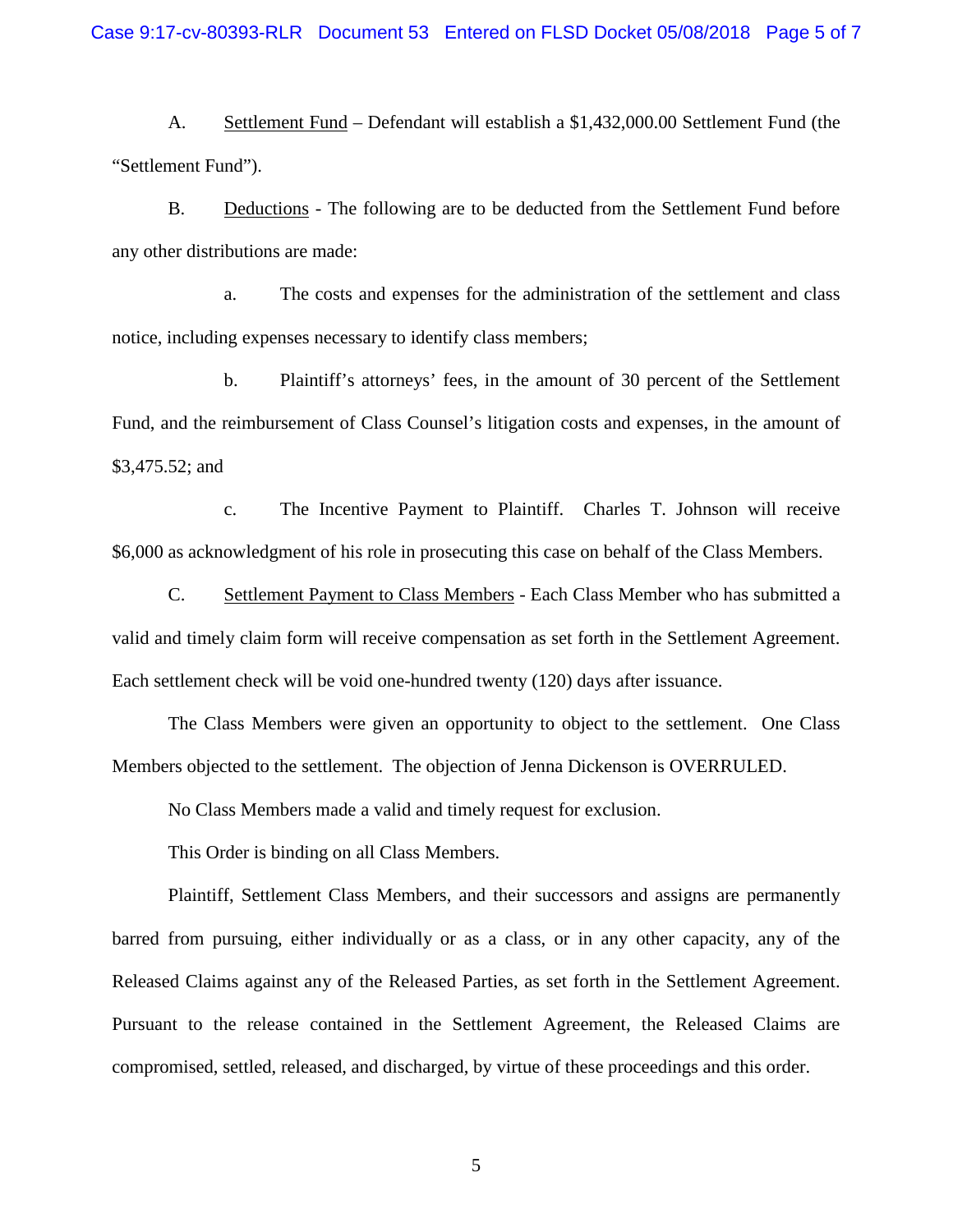This Final Order and Judgment bars and permanently enjoins Plaintiff and all members of the Settlement Class from (a) filing, commencing, prosecuting, intervening in or participating as a plaintiff, claimant or class member in any other lawsuit, arbitration or individual or class action proceeding in any jurisdiction (including by seeking to amend a pending complaint to include class allegations or seeking class certification in a pending action), relating to the Released Claims, and (b) attempting to effect Opt Outs of a class of individuals in any lawsuit or arbitration proceeding based on the Released Claims, except that Settlement Class Members are not precluded from addressing, contacting, dealing with, or complying with requests or inquiries from any governmental authorities relating to the issues raised in this class action settlement.

The Lawsuit is hereby dismissed with prejudice in all respects.

This Order, the Settlement Agreement, and any and all negotiations, statements, documents, and/or proceedings in connection with this Settlement are not, and shall not be construed as, an admission by NPAS Solutions of any liability or wrongdoing in this or in any other proceeding.

The Court hereby retains continuing and exclusive jurisdiction over the Parties and all matters relating to the Lawsuit and/or Settlement Agreement, including the administration, interpretation, construction, effectuation, enforcement, and consummation of the settlement and this order, including the award of attorneys' fees, costs, disbursements, and expenses to Class Counsel.

Class Counsel's request for an award of attorneys' fees of 30 percent of the Settlement Fund is approved.

Class Counsel's request for reimbursement of reasonable litigation costs and expenses in the amount of \$3,475.52 is approved.

6